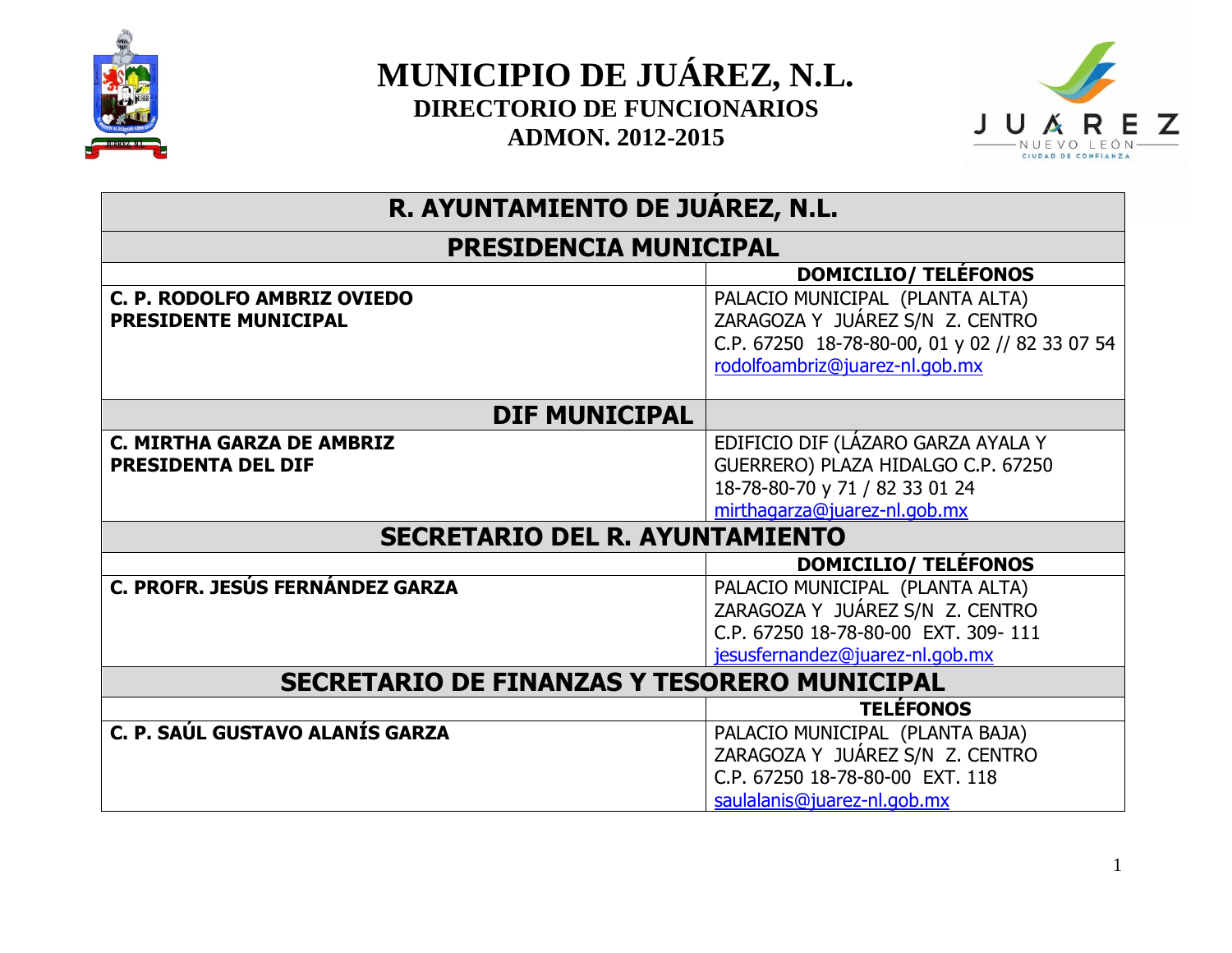



| <b>REGIDORES</b><br>PALACIO MUNICIPAL (PLANTA BAJA) |                                 |
|-----------------------------------------------------|---------------------------------|
| CALLE ZARAGOZA, ZONA CENTRO C.P. 67250              |                                 |
| <b>NOMBRE Y CARGO</b>                               | <b>TELÉFONOS</b>                |
| C. JUDITH GUADALUPE RANGEL ÁLVAREZ                  | 18-78-80-00 EXT. 143            |
| PRIMER REGIDOR PROPIETARIO                          | judithrangel@juarez-nl.gob.mx   |
| C. JUAN ENRIQUE GONZÁLEZ GONZÁLEZ                   | 18-78-80-00 EXT. 143            |
| <b>SEGUNDO REGIDOR PROPIETARIO</b>                  | juangonzalez@juarez-nl.gob.mx   |
|                                                     |                                 |
| C. BERTHA ALICIA GONZÁLEZ CANTÚ                     | 18-78-80-00 EXT. 143            |
| <b>TERCER REGIDOR PROPIETARIO</b>                   | berthagonzalez@juarez-nl.gob.mx |
|                                                     |                                 |
| <b>LIC. FERNANDO MORA ROSAS</b>                     | 18-78-80-00 EXT. 143            |
| <b>CUARTO REGIDOR PROPIETARIO</b>                   | fernandomora@juarez-nl.gob.mx   |
|                                                     |                                 |
| <b>C. OLIVIA BERENICE TRUJILLO TORRES</b>           | 18-78-80-00 EXT. 143            |
| <b>QUINTO REGIDOR PROPIETARIO</b>                   | oliviatrujillo@juarez-nl.gob.mx |
| LIC. PABLO ABIDÁN GONZÁLEZ ALEMÁN                   | 18-78-80-00 EXT, 143            |
|                                                     |                                 |
| <b>SEXTO REGIDOR PROPIETARIO</b>                    | pablogonzalez@juarez-nl.gob.mx  |
| C. JESÚS FERNÁNDEZ MONTALVO                         | 18-78-80-00 EXT. 143            |
| <b>SEPTIMO REGIDOR PROPIETARIO</b>                  | jesusfernandez@juarez-nl.gob.mx |
|                                                     |                                 |
| C. ANA BETHSABÉ RIVERA LIMÓN                        | 18-78-80-00 EXT, 143            |
| <b>OCTAVO REGIDOR PROPIETARIO</b>                   | anarivera@juarez-nl.gob.mx      |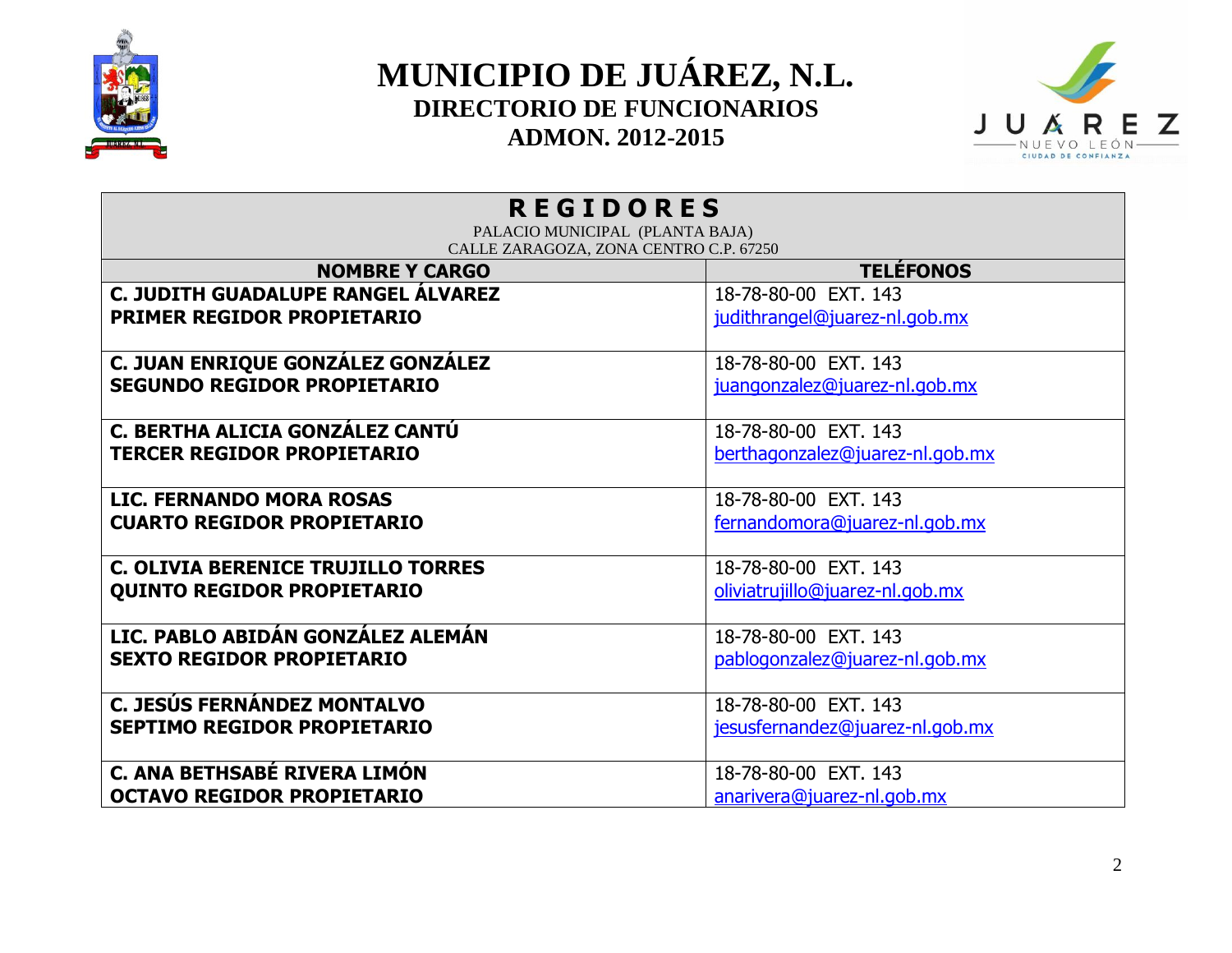



| C. OBED ALEJANDRO MEZA HERNÁNDEZ             | 18-78-80-00 EXT. 143             |
|----------------------------------------------|----------------------------------|
| <b>NOVENO REGIDOR PROPIETARIO</b>            | obedmeza@juarez-nl.gob.mx        |
|                                              |                                  |
| C. CÁSTULO GONZÁLEZ ACOSTA                   | 18-78-80-00 EXT, 143             |
|                                              |                                  |
| <b>DECIMO REGIDOR PROPIETARIO</b>            | castulogonzalez@juarez-nl.gob.mx |
|                                              |                                  |
| <b>C. YADIRA LARA BALDERAS</b>               | 18-78-80-00 EXT, 143             |
| <b>ONCEAVO REGIDOR PROPIETARIO</b>           | yadiralara@juarez-nl.gob.mx      |
|                                              |                                  |
| <b>C. EVARISTO CANTERO GUERRERO</b>          | 18-78-80-00 EXT. 143             |
| DOCEAVO REGIDOR PROPIETARIO                  | evaristocantero@juarez-nl.gob.mx |
|                                              |                                  |
|                                              |                                  |
| <b>PROFR. JOSÉ GERARDO BETANCOURT GARCÍA</b> | 18-78-80-00 EXT, 143             |
| <b>TRECEAVO REGIDOR PROPIETARIO</b>          | josebetancourt@juarez-nl.gob.mx  |
|                                              |                                  |
| <b>SINDICOS</b>                              |                                  |
| PALACIO MUNICIPAL (PLANTA BAJA)              |                                  |
| CALLE ZARAGOZA, ZONA CENTRO C.P. 67250       |                                  |
| <b>NOMBRE Y CARGO</b>                        | <b>TELEFONOS</b>                 |
| <b>C. GERARDO HERRERA ORTÍZ</b>              | 18-78-80-26 al 49 EXT, 143       |
| SÍNDICO PRIMERO PROPIETARIO                  | gerardoherrera@juarez-nl.gob.mx  |
|                                              |                                  |
| C. HILDA CAROLINA GÓMEZ ALONSO               | 18-78-80-26 al 49 EXT, 143       |
| SÍNDICO SEGUNDO PROPIETARIO                  |                                  |
|                                              |                                  |
|                                              | hildagomez@juarez-nl.gob.mx      |
|                                              |                                  |
|                                              |                                  |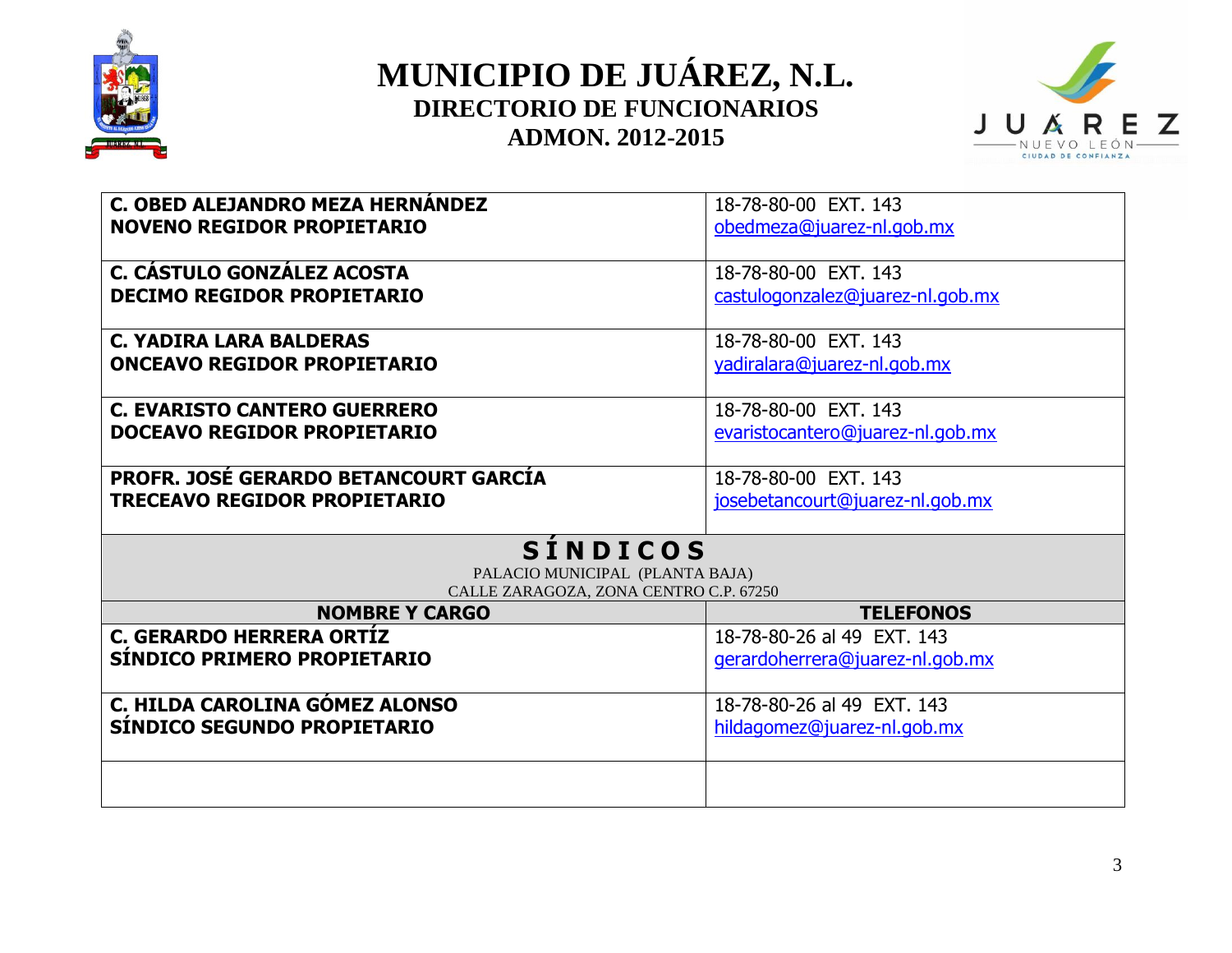



| DIF MUNICIPAL                                                                |                                                                                                                                              |
|------------------------------------------------------------------------------|----------------------------------------------------------------------------------------------------------------------------------------------|
| <b>NOMBRE Y CARGO</b>                                                        | <b>TELÉFONOS</b>                                                                                                                             |
| <b>SRA. MIRTHA GARZA DE AMBRIZ</b><br>PRESIDENTA DEL DIF MUNICIPAL           | EDIFICIO DIF (LAZARO GARZA AYALA Y<br>GUERRERO) PLAZA HIDALGO C.P. 67250<br>18-78-80-70 y 71 / 82 33 01 24<br>mirthagarza@juarez-nl.gob.mx   |
| PROFRA. SANDRA J. RIZZO GARCÍA<br><b>DIRECTORA DEL DIF MUNICIPAL</b>         | EDIFICIO DIF (LÁZARO GARZA AYALA Y<br>GUERRERO) PLAZA HIDALGO C.P. 67250<br>18-78-80-70 y 71 / 82 33 01 24<br>sandrarizzo@juarez-nl.gob.mx   |
| <b>SECRETARIA DEL R. AYUNTAMIENTO</b>                                        |                                                                                                                                              |
| <b>NOMBRE Y CARGO</b>                                                        | <b>TELÉFONOS</b>                                                                                                                             |
| <b>PROFR. JESÚS FERNÁNDEZ GARZA</b><br><b>SECRETARIO DEL R. AYUNTAMIENTO</b> | PALACIO MUNICIPAL (PLANTA ALTA)<br>ZARAGOZA Y JUÁREZ S/N Z. CENTRO<br>C.P. 67250 18-78-80-00 EXT. 309-111<br>jesusfernandez@juarez-nl.gob.mx |
| LIC. ROLANDO MIRELES GARCÍA<br><b>DIRECTOR JURÍDICO</b>                      | CALLE ZARAGOZA S/N ZONA CENTRO<br>C.P. 67250 18-78-80-00 EXT. 135<br>rolandomireles@juarez-nl.gob.mx                                         |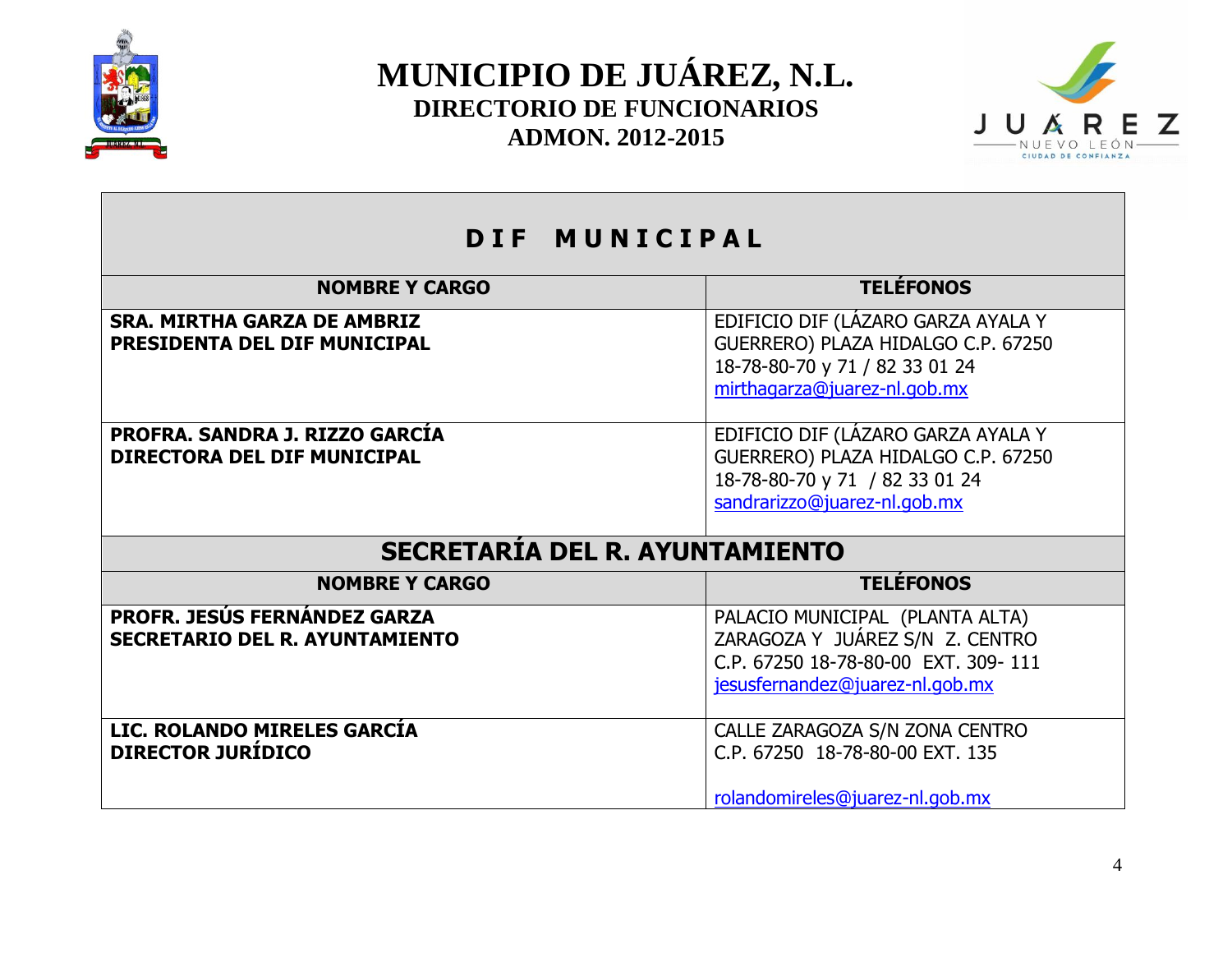



| LIC. LUIS ALBERTO VAQUERA DE LOS SANTOS<br>DIRECTOR DE CENTRO DE MEDIACIÓN | CALLE CAMINO A LA PAZ S/N COL. GARZA Y<br>GARZA, C.P. 67250 17-71-20-50 AL 56 |
|----------------------------------------------------------------------------|-------------------------------------------------------------------------------|
|                                                                            | luisvaguera@juarez-nl.gob.mx                                                  |
| C. MANUEL OLGUÍN GONZÁLEZ<br>DIRECTOR DE COMERCIO Y ESPECTÁCULOS           | PALACIO MUNICIPAL (PLANTA BAJA)<br>ZONA CENTRO C.P. 67250                     |
|                                                                            | 18-78-80-00 EXT. 139                                                          |
|                                                                            | manuelolguin@juarez-nl.gob.mx                                                 |
| LIC. RAMIRO TORRES TÉLLEZ<br><b>DIRECTOR POLÍTICO</b>                      | CALLE ZARAGOZA S/N ZONA CENTRO<br>C.P. 67250 18-78-80-00 EXT. 111             |
|                                                                            | ramirotorres@juarez-nl.gob.mx                                                 |
| <b>SECRETARIA DE FINANZAS Y TESORERIA MUNICIPAL</b>                        |                                                                               |
| <b>NOMBRE Y CARGO</b>                                                      | <b>TELÉFONOS</b>                                                              |
| <b>C.P. SAÚL GUSTAVO ALANÍS GARZA</b>                                      | PALACIO MUNICIPAL (PLANTA BAJA)                                               |
| <b>SECRETARIO DE FINANZAS Y TESORERO MUNICIPAL</b>                         | ZARAGOZA Y JUÁREZ ZONA CENTRO<br>18-78-80-00 EXT. 118 C.P. 67250              |
|                                                                            | saulalanis@juarez-nl.gob.mx                                                   |
| <b>C.P. MIGUEL MENDOZA ACEVEDO</b>                                         | PALACIO MUNICIPAL (PLANTA BAJA)                                               |
| <b>DIRECTOR DE INGRESOS</b>                                                | ZARAGOZA Y JUÁREZ ZONA CENTRO                                                 |
|                                                                            | 18-78-80-00 EXT, 114 C.P. 67250<br>miquelmendoza@juarez-nl.gob.mx             |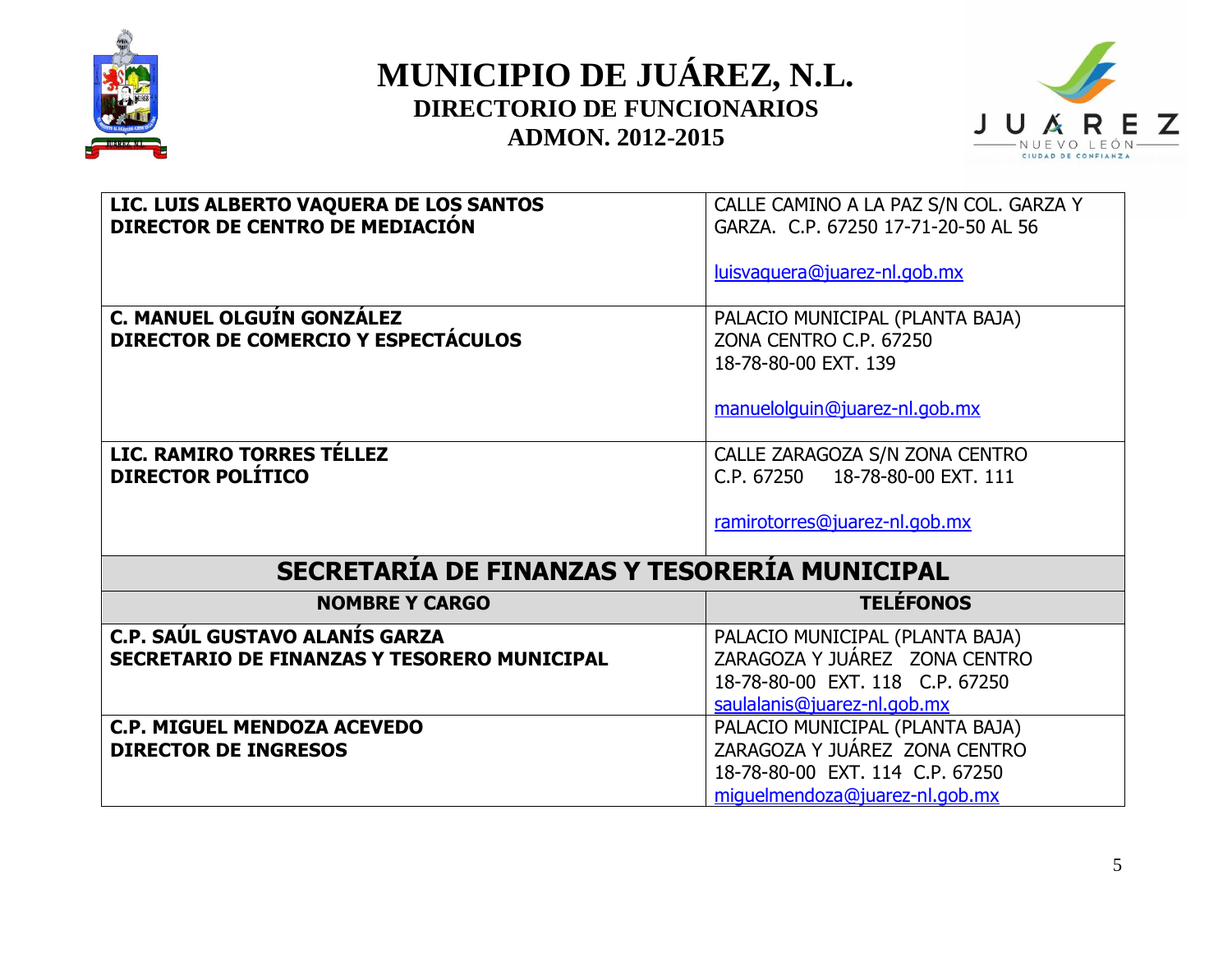



| <b>C.P. NANCY MARLENE GÓMEZ JAIMES</b><br><b>DIRECTORA DE EGRESOS</b>                                           | PALACIO MUNICIPAL (PLANTA BAJA)<br>ZARAGOZA Y JUÁREZ ZONA CENTRO<br>18-78-80-00 EXT. 115 C.P. 67250                                 |
|-----------------------------------------------------------------------------------------------------------------|-------------------------------------------------------------------------------------------------------------------------------------|
|                                                                                                                 | nancygomez@juarez-nl.gob.mx                                                                                                         |
| <b>C. DAVID DE LEÓN SÁNCHEZ</b><br>DIRECTOR DE CONTABILIDAD, CUENTA PÚBLICA Y<br><b>PLANEACIÓN PRESUPUESTAL</b> | PALACIO MUNICIPAL (PLANTA BAJA)<br>ZARAGOZA Y JUÁREZ ZONA CENTRO<br>18-78-80-00 EXT. 115 C.P. 67250<br>daviddeleon@juarez-nl.gob.mx |
| LIC. JOSÉ ISABEL GUTIÉRREZ PEÑA<br>DIRECCIÓN DE PATRIMONIO                                                      | CALLE ZARAGOZA 112 NORTE ZONA CENTRO<br>C.P. 67250<br>17-71-20-76<br>josequtierrez@juarez-nl.gob.mx                                 |
| LIC. JOSÉ MARÍA DE LOS SANTOS VIDEGARAY<br><b>DIRECTOR DE ADQUISICIONES</b>                                     | PALACIO MUNICIPAL (PLANTA BAJA)<br>ZARAGOZA Y JUÁREZ ZONA CENTRO<br>18-78-80-0 EXT. C.P. 67250<br>josedelossantos@juarez-nl.gob.mx  |
| <b>OFICINA EJECUTIVA DEL PRESIDENTE MUNICIPAL</b>                                                               |                                                                                                                                     |
| <b>NOMBRE Y CARGO</b>                                                                                           | <b>TELÉFONOS</b>                                                                                                                    |
| LIC. LUIS ALFONSO MICHEL SANCHEZ<br><b>SECRETARIO DE LA OFICINA EJECUTIVA</b>                                   | PALACIO MUNICIPAL (PLANTA BAJA)<br>ZARAGOZA Y JUÁREZ ZONA CENTRO<br>18-78-80-0 EXT, 140 C.P. 67250<br>luismichel@juarez-nl.gob.mx   |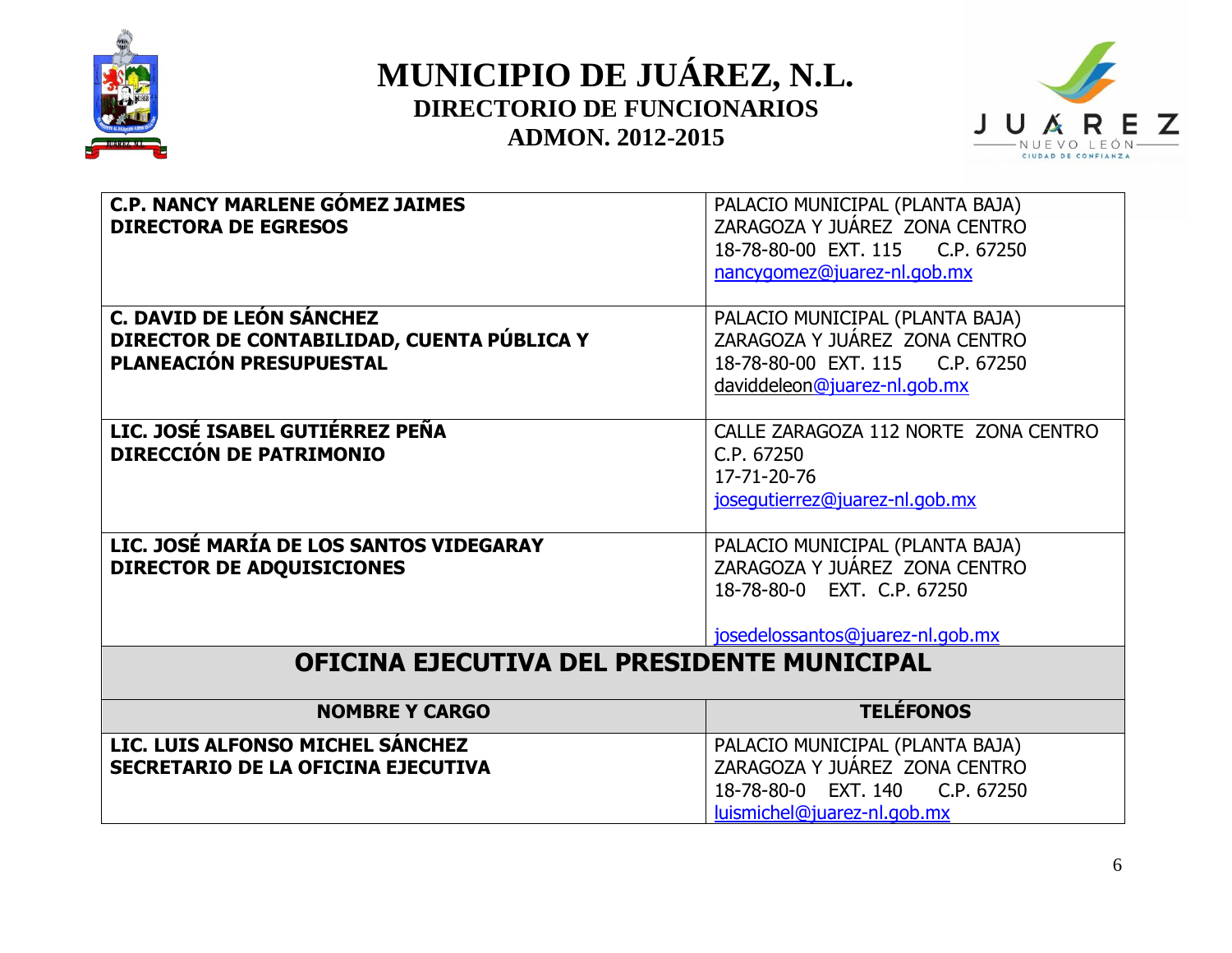



| <b>C. JAVIER MORALES ORNELAS</b><br>SECRETARIO PARTICULAR DEL PRESIDENTE MUNICIPAL                       | PALACIO MUNICIPAL (PLANTA ALTA)<br>ZARAGOZA Y JUÁREZ S/N Z. CENTRO<br>C.P. 67250 18-78-80-00 EXT. 102<br>javiermorales@juarez-nl.gob.mx |
|----------------------------------------------------------------------------------------------------------|-----------------------------------------------------------------------------------------------------------------------------------------|
| LIC. GABRIELA GARZA CARRANCO<br><b>DIRECTORA DE RELACIONES PÚBLICAS E</b><br><b>INTERINSTITUCIONALES</b> | PALACIO MUNICIPAL (PLANTA BAJA)<br>ZARAGOZA Y JUÁREZ ZONA CENTRO<br>18-78-80-00 EXT. 140 C.P. 67250<br>gabrielagarza@juarez-nl.gob.mx   |
| LIC. ÁLVARO VEGA LUCIO<br>DIRECTOR DE COMUNICACIÓN SOCIAL Y PRENSA                                       | PALACIO MUNICIPAL (PLANTA BAJA)<br>ZARAGOZA Y JUÁREZ ZONA CENTRO<br>18-78-80-00 EXT. 140 C.P. 67250<br>alvarovega@juarez-nl.gob.mx      |
| C. LIC. JULIO SERGIO CASTRO MARTÍNEZ<br><b>DIRECTOR EJECUTIVO</b>                                        | PALACIO MUNICIPAL (PLANTA BAJA)<br>ZARAGOZA Y JUÁREZ ZONA CENTRO<br>18-78-80-00 EXT. 140 C.P. 67250<br>juliocastro@juarez-nl.gob.mx     |
| LIC. CÉSAR BLANCO CANTU<br>CONSEJERO JURÍDICO DEL PRESIDENTE MUNICIPAL                                   | PALACIO MUNICIPAL (PLANTA BAJA)<br>ZARAGOZA Y JUÁREZ ZONA CENTRO<br>18-78-80-00 EXT. 140 C.P. 67250<br>cesarblanco@juarez-nl.gob.mx     |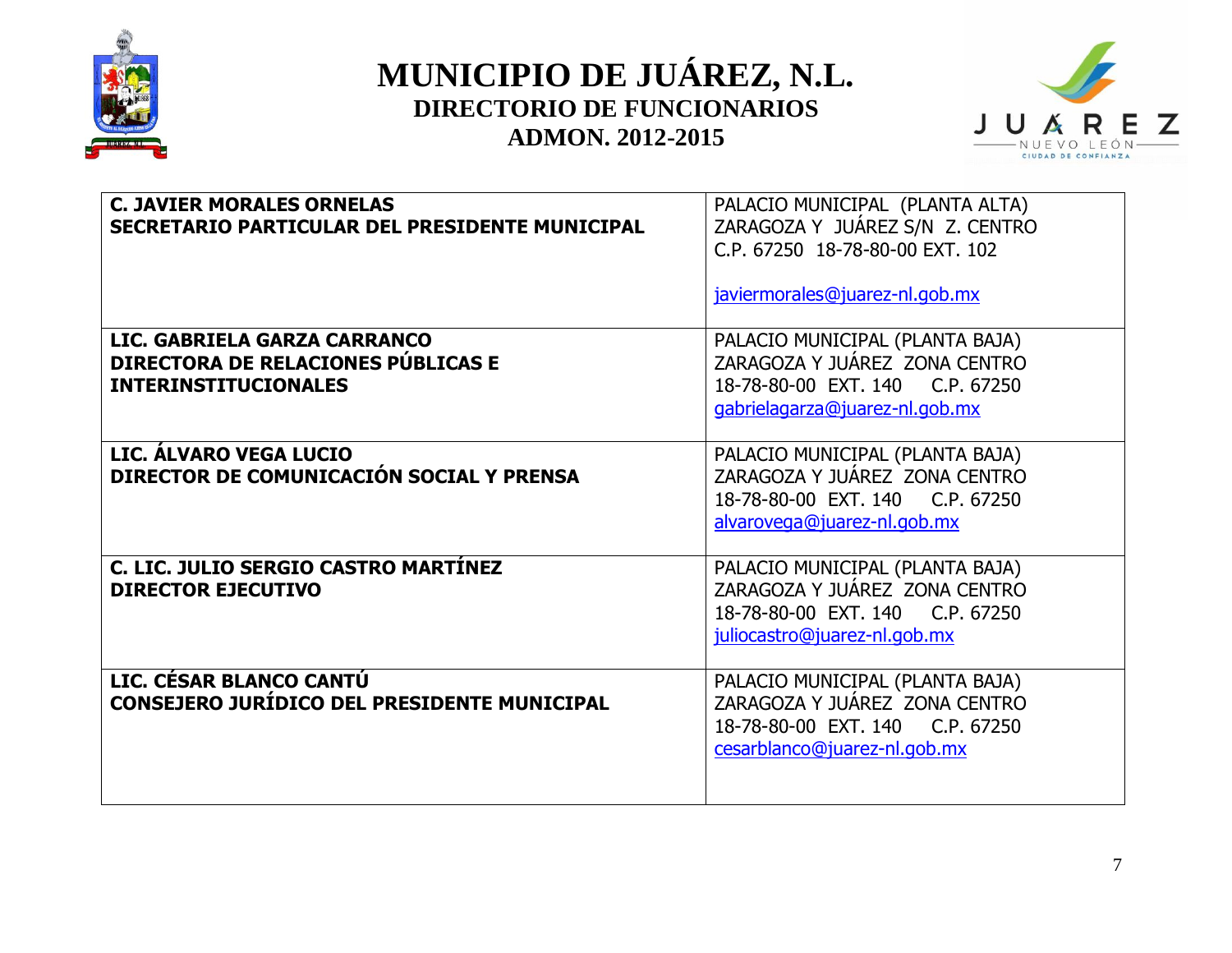



#### **SECRETARÍA DE DESARROLLO SUSTENTABLE**

| <b>NOMBRE Y CARGO</b>                                                               | <b>TELEFONOS</b>                                                                                    |
|-------------------------------------------------------------------------------------|-----------------------------------------------------------------------------------------------------|
| LIC. RAFAEL ARROYO SOLIS<br><b>SECRETARIO</b>                                       | CALLE ZARAGOZA 404 ZONA CENTRO<br>17-71-20-68 Y 69<br>C.P. 67250<br>rafaelsolis@juarez-nl.gob.mx    |
| ARQ. GUSTAVO GARCÍA IBARRA<br><b>SUB-SECRETARIO DE DESARROLLO URBANO</b>            | CALLE ZARAGOZA 404 ZONA CENTRO<br>17-71-20-68 Y 69<br>C.P. 67250<br>gustavogarcia@juarez-nl.gob.mx  |
| ING. EDUARDO GARDUÑO MÉNDEZ<br><b>DIRECTOR DE CONTROL URBANO</b>                    | CALLE ZARAGOZA 404 ZONA CENTRO<br>17-71-20-68 Y 69<br>C.P. 67250<br>eduardogarduno@juarez-nl.gob.mx |
| ARQ. JUAN CARLOS FLORES TOLENTINO<br>DIRECTOR DE PROYECTOS Y PLANEACIÓN URBANA      | CALLE ZARAGOZA 404 ZONA CENTRO<br>17-71-20-68 Y 69<br>C.P. 67250<br>juanflores@juarez-nl.gob.mx     |
| ARQ. JESÚS SANDOVAL DE LOS REYES<br>DIRECTOR DE FRACCIONAMIENTOS Y REGULARIZACIONES | CALLE ZARAGOZA 404 ZONA CENTRO<br>17-71-20-68 Y 69<br>C.P. 67250<br>jesussandoval@juarez-nl.gob.mx  |
| $\ast$<br>SUB-SECRETARIO DE PROTECCIÓN DE MEDIO AMBIENTE                            | CALLE ZARAGOZA 404 ZONA CENTRO<br>17-71-20-68 Y 69<br>C.P. 67250<br><u>@juarez-nl.gob.mx</u>        |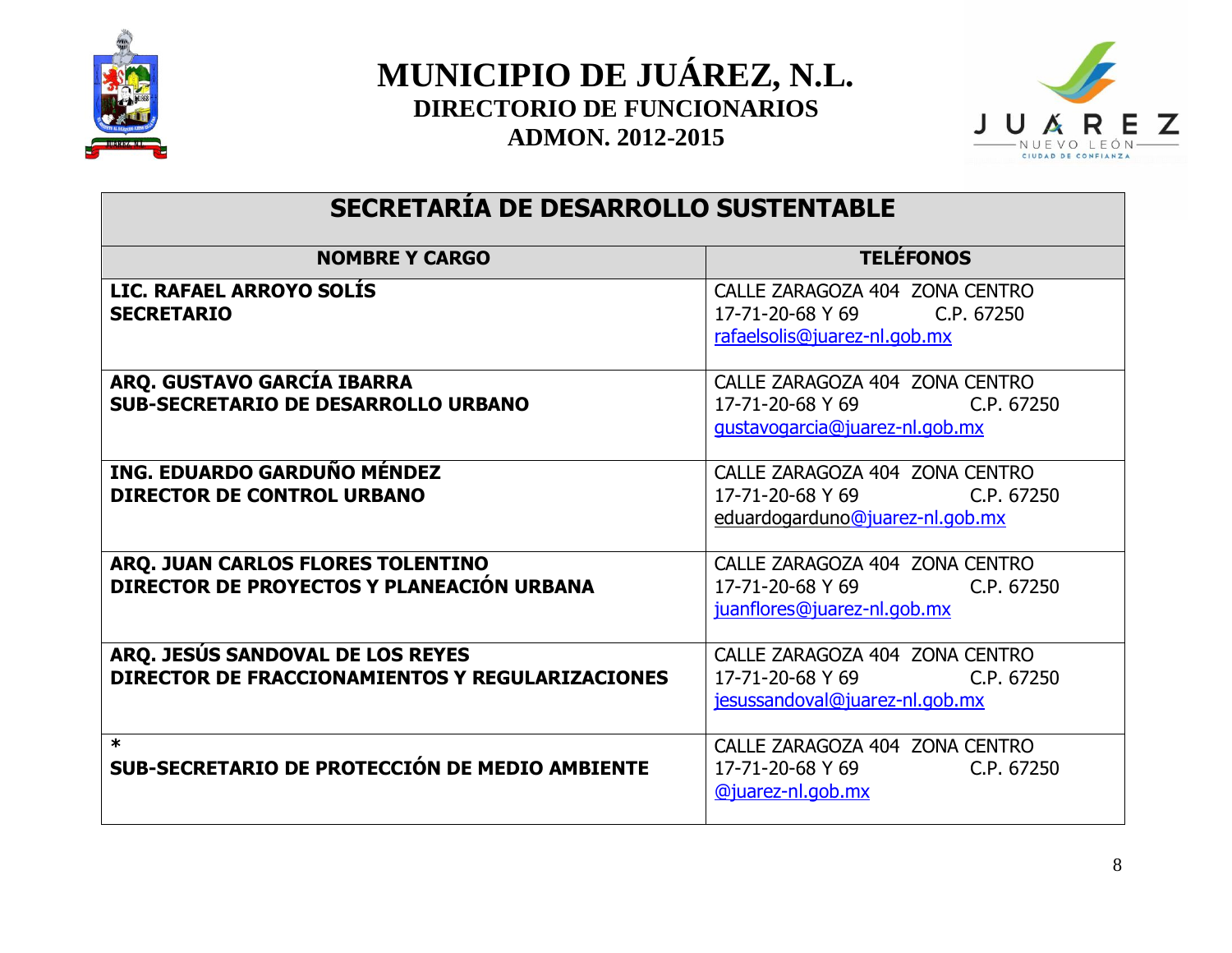



| LIC. KARLA MUÑOZ HURTADO<br>DIRECTORA DE PROTECCIÓN AMBIENTAL                  | CALLE ZARAGOZA Y JUÁREZ S/N ZONA CENTRO<br>18-78-80-00 EXT. 160<br>C.P. 67250<br>karlamunoz@juarez-nl.gob.mx               |
|--------------------------------------------------------------------------------|----------------------------------------------------------------------------------------------------------------------------|
| LIC. YAIR ABDIEL RIVERA MONTES<br>DIRECTOR DE PROYECTOS Y CULTURA AMBIENTAL    | CALLE ZARAGOZA Y JUÁREZ S/N ZONA CENTRO<br>17-78-80-0 EXT. 160<br>C.P. 67250<br>17-78-81-0<br>yairrivera@juarez-nl.gob.mx  |
| $\ast$<br><b>SUB-SRIO. DE OBRAS PÚBLICAS</b>                                   | CALLE ZARAGOZA Y JUÁREZ S/N ZONA CENTRO<br>18-78-80-00 EXT. 131, 133 Y 134<br>C.P. 67250<br><b>@juarez-nl.gob.mx</b>       |
| $\ast$<br>DIRECTOR DE PLANEACIÓN Y PROYECTOS Y CONTRATACIÓN<br><b>DE OBRAS</b> | CALLE ZARAGOZA Y JUÁREZ S/N ZONA CENTRO<br>18-78-80-00 EXT. 131, 133 Y 134<br>C.P. 67250<br>@juarez-nl.gob.mx              |
| C. JULIO CÉSAR NUÑEZ DE LA CRUZ<br><b>DIRECTOR DE CONSTRUCCIÓN</b>             | CALLE ZARAGOZA Y JUÁREZ S/N ZONA CENTRO<br>18-78-80-00 EXT. 131, 133 Y 134<br>C.P. 67250<br>juliodelacruz@juarez-nl.gob.mx |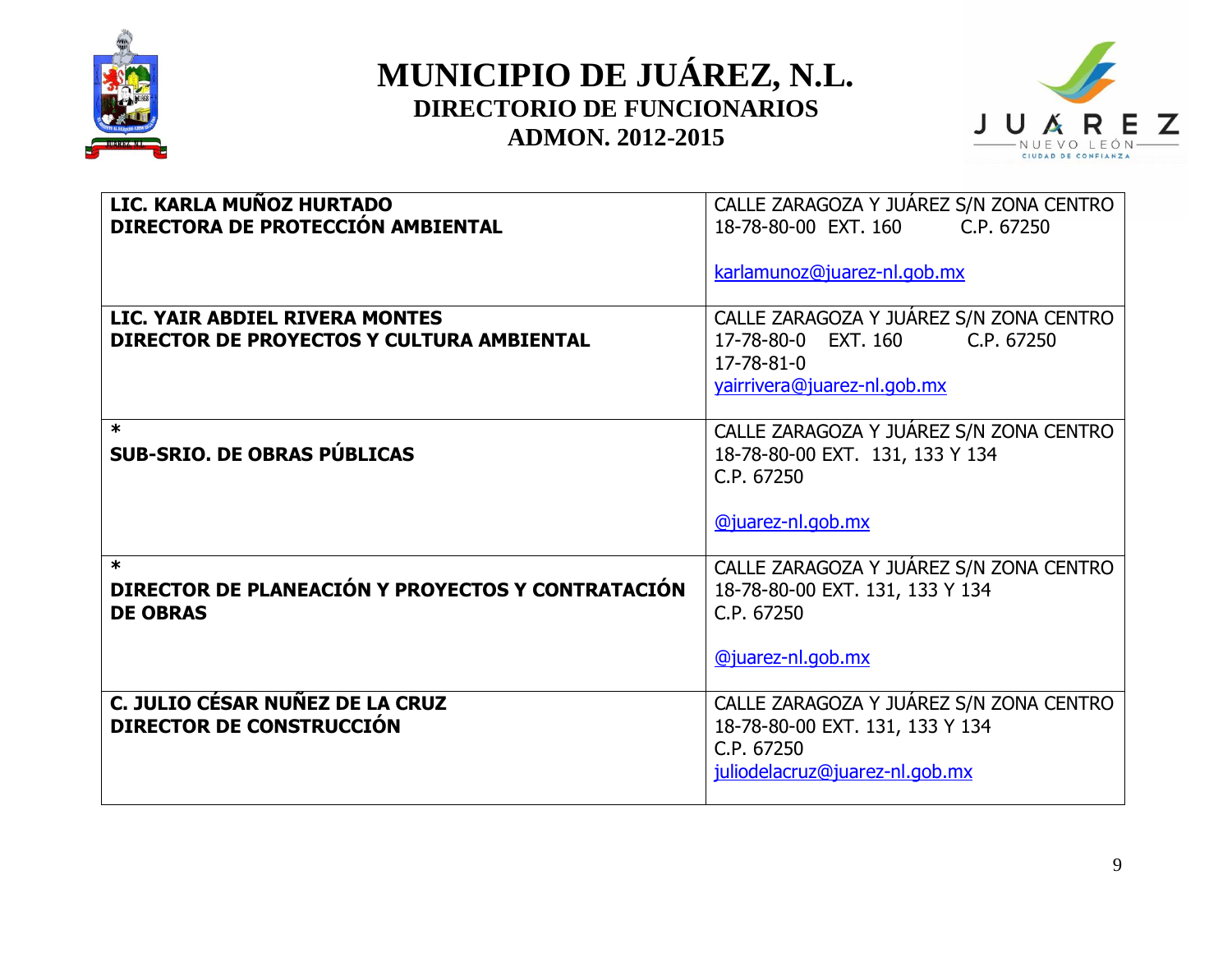



## **SECRETARÍA DE SERVICIOS PÚBLICOS**

| <b>NOMBRE Y CARGO</b>                                                | <b>TELÉFONOS</b>                                                                                         |
|----------------------------------------------------------------------|----------------------------------------------------------------------------------------------------------|
| LIC. JULIO CÉSAR GARCÍA ORTEGA<br><b>SECRETARIO</b>                  | PALACIO MUNICIPAL (PLANTA BAJA)<br>ZONA CENTRO C.P. 67250<br>18-78-05-37<br>juliogarcia@juarez-nl.gob.mx |
| $\ast$<br>DIRECCIÓN DE LIMPIA.                                       | PALACIO MUNICIPAL (PLANTA BAJA)<br>ZONA CENTRO C.P. 67250<br>18-78-05-37<br>juliogarcia@juarez-nl.gob.mx |
| <b>C. RAÚL GARZA LEMUS</b><br>DIRECTOR DE MANTENIMIENTO PÚBLICO      | PALACIO MUNICIPAL (PLANTA BAJA)<br>ZONA CENTRO C.P. 67250<br>18-78-05-37<br>raulgarza@juarez-nl.gob.mx   |
| ING. RAÚL HIRIART PÉREZ<br>DIRECTOR DE PARQUES, ORNATO Y FORESTACIÓN | PALACIO MUNICIPAL (PLANTA BAJA)<br>ZONA CENTRO C.P. 67250<br>18-78-05-37<br>raulhiriart@juarez-nl.gob.mx |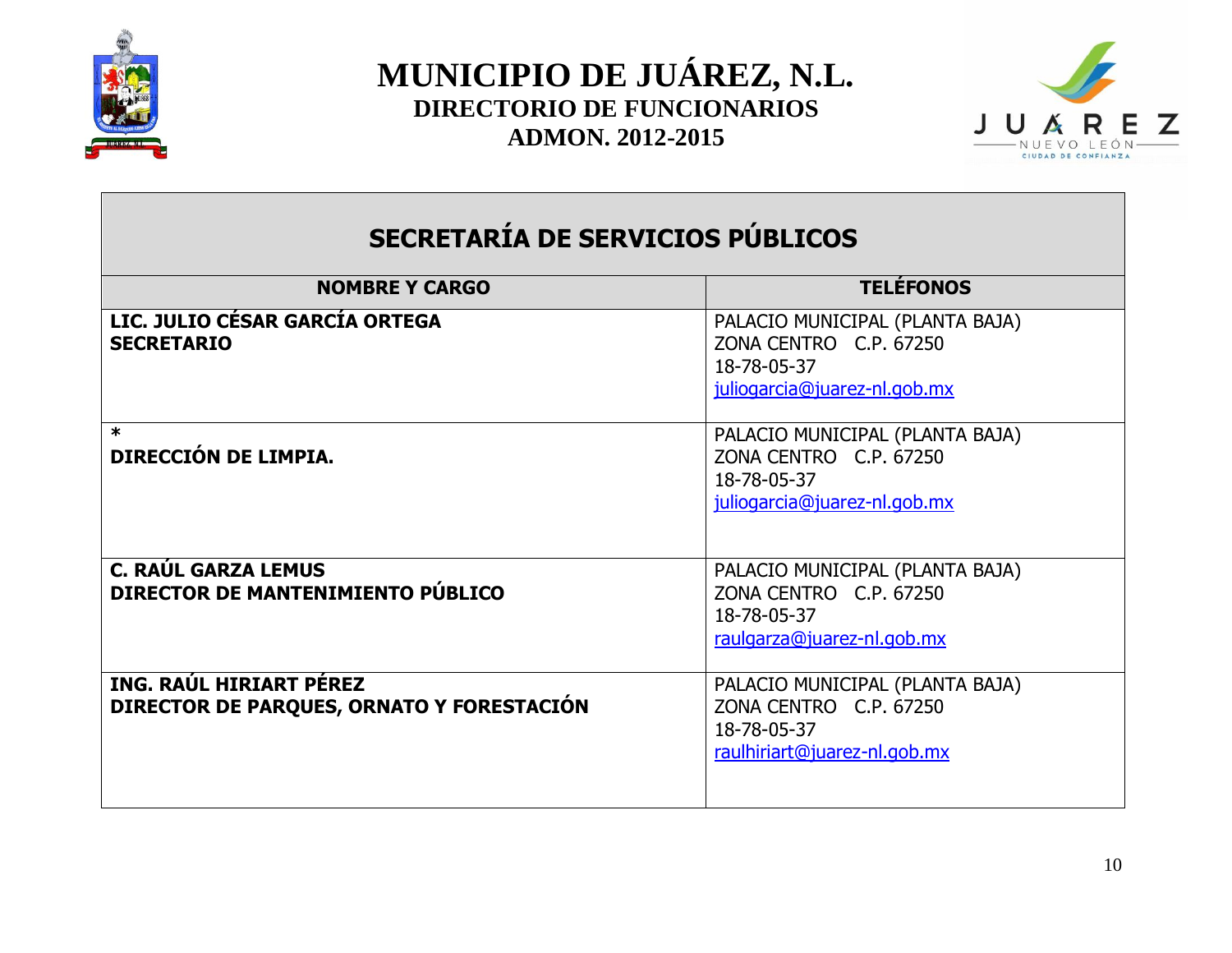



#### **SECRETARÍA DE DESARROLLO SOCIAL**

| <b>NOMBRE Y CARGO</b>                                                       | <b>TELÉFONOS</b>                                                                                                                        |
|-----------------------------------------------------------------------------|-----------------------------------------------------------------------------------------------------------------------------------------|
| LIC. FÉLIX CÉSAR SALINAS MORALES<br><b>SECRETARIO</b>                       | PALACIO MUNICIPAL (PLANTA ALTA)<br>ZARAGOZA Y JUÁREZ S/N ZONA CENTRO<br>C.P. 67250                                                      |
|                                                                             | felixsalinas@juarez-nl.gob.mx                                                                                                           |
| $\ast$<br>DIRECTOR DE PARTICIPACIÓN Y ATENCIÓN CIUDADANA.                   | CALLE JUAREZ S/N ZONA CENTRO<br>C.P. 67250                                                                                              |
|                                                                             | @juarez-nl.gob.mx                                                                                                                       |
| DR. GERARDO ALAN DUEÑAS RAMÍREZ<br><b>DIRECTOR DE SALUD.</b>                | CALLE ZARAGOZA No. 301 NORTE CRUZ CON<br>LAZARO GARZA AYALA, ZONA CENTRO<br>(PLANTA ALTA) 82-33-28-00<br>gerardoduenas@juarez-nl.gob.mx |
| LIC. JORGE ALBERTO LEDEZMA PÉREZ<br>DIRECTOR DE ACCIÓN COMUNITARIA          | CALLE JUÁREZ S/N ZONA CENTRO<br>C.P. 67250                                                                                              |
|                                                                             | jorgeledezma@juarez-nl.gob.mx                                                                                                           |
| C. YOLANDA NANCY SALINAS GARZA.<br><b>DIRECTORA DE RECREACIÓN Y EVENTOS</b> | CALLE JUAREZ S/N ZONA CENTRO<br>C.P. 67250                                                                                              |
|                                                                             | yolandasalinas@juarez-nl.gob.mx                                                                                                         |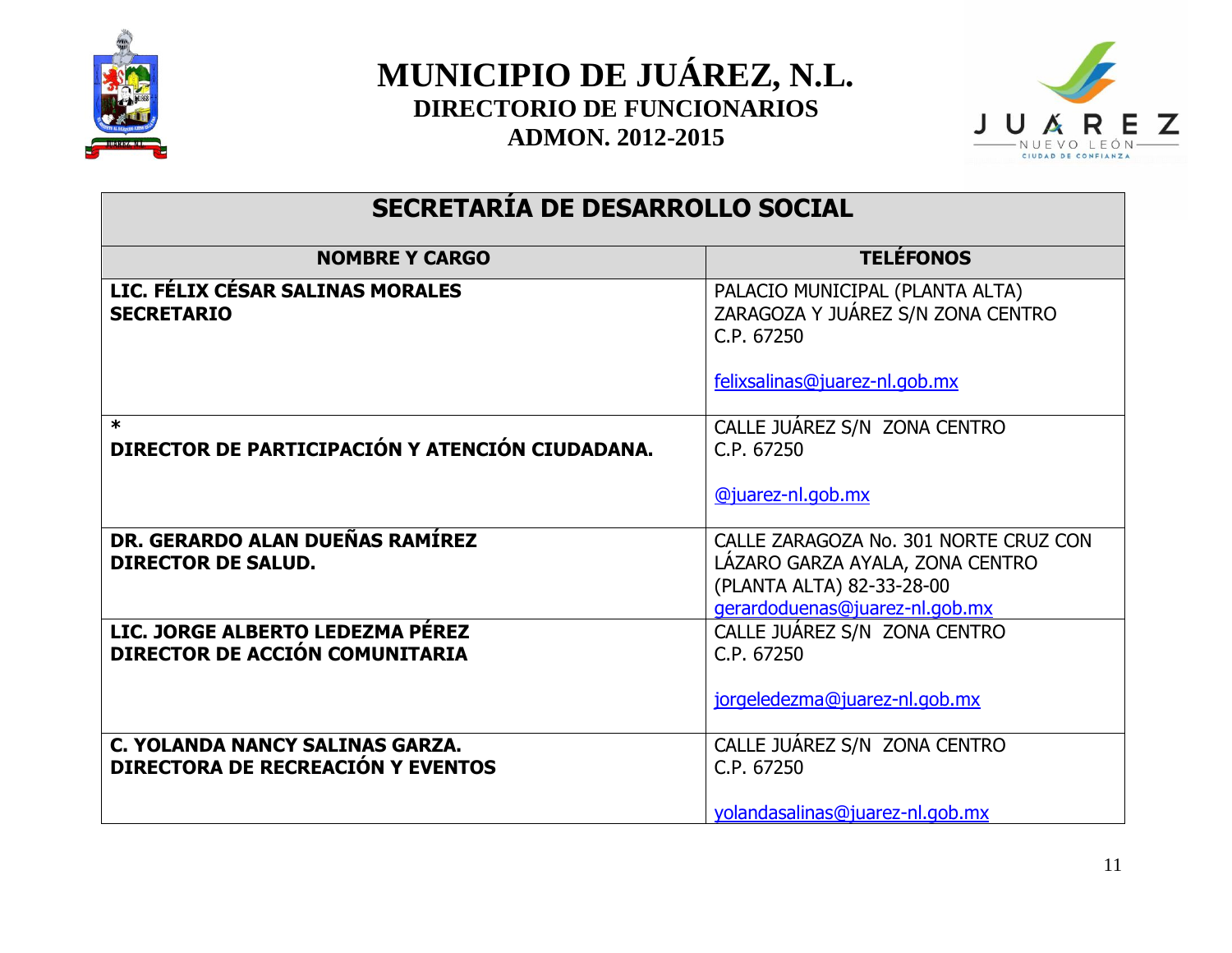



| Q.C.B. SANJUANA PATRICIA PÉREZ LARA                    | CALLE ZARAGOZA No. 112 NTE. ZONA CENTRO                   |
|--------------------------------------------------------|-----------------------------------------------------------|
| <b>DIRECTORA DE CONCERTACIÓN SOCIAL</b>                | C.P. 67250                                                |
|                                                        | 18-78-04-31, 32 Y 33                                      |
|                                                        | patriciaperez@juarez-nl.gob.mx                            |
|                                                        |                                                           |
| C. MARICRUZ OYERVIDES GUTIÉRREZ                        | CALLE JUÁREZ Y 5 DE MAYO (PLAZA                           |
| DIRECTORA DEL INSTITUTO MUNICIPAL DE LA MUJER          | PRINCIPAL) ZONA CENTRO C.P. 67250                         |
|                                                        | 17-71-20-59                                               |
|                                                        | maricruzoyervidez@juarez-nl.gob.mx                        |
|                                                        |                                                           |
| C. ANDREA JAQUELINE ZAPATA BELTRAN                     | CALLE JUAREZ S/N ZONA CENTRO                              |
| DIRECTORA DEL INSTITUTO DE LA JUVENTUD                 | C.P. 67250                                                |
|                                                        |                                                           |
|                                                        | CEL:8116114669                                            |
|                                                        |                                                           |
| SECRETARÍA DE LA CONTRALORÍA Y TRANSPARENCIA MUNICIPAL |                                                           |
| <b>NOMBRE Y CARGO</b>                                  | <b>TELÉFONOS</b>                                          |
| LIC. RUBÉN OMAR CANTÚ MENCHACA                         |                                                           |
| <b>SECRETARIO</b>                                      | CALLE JUÁREZ No. 200-C (A UN LADO DEL                     |
|                                                        | AUDITORIO MUNICIPAL) ZONA CENTRO<br>C.P. 67250            |
|                                                        |                                                           |
|                                                        | 18-78-05-35 Y 36                                          |
|                                                        | rubencantu@juarez-nl.gob.mx                               |
|                                                        |                                                           |
|                                                        |                                                           |
| LIC. JUAN JOSÉ CANTÚ GUERRA                            | CALLE JUÁREZ No. 200-C (A UN LADO DEL                     |
| DIRECTOR DE AUDITORÍA Y NORMATIVIDAD                   | AUDITORIO MUNICIPAL) ZONA CENTRO                          |
|                                                        | C.P. 67250 18-78-05-35 Y 36<br>juancantu@juarez-nl.gob.mx |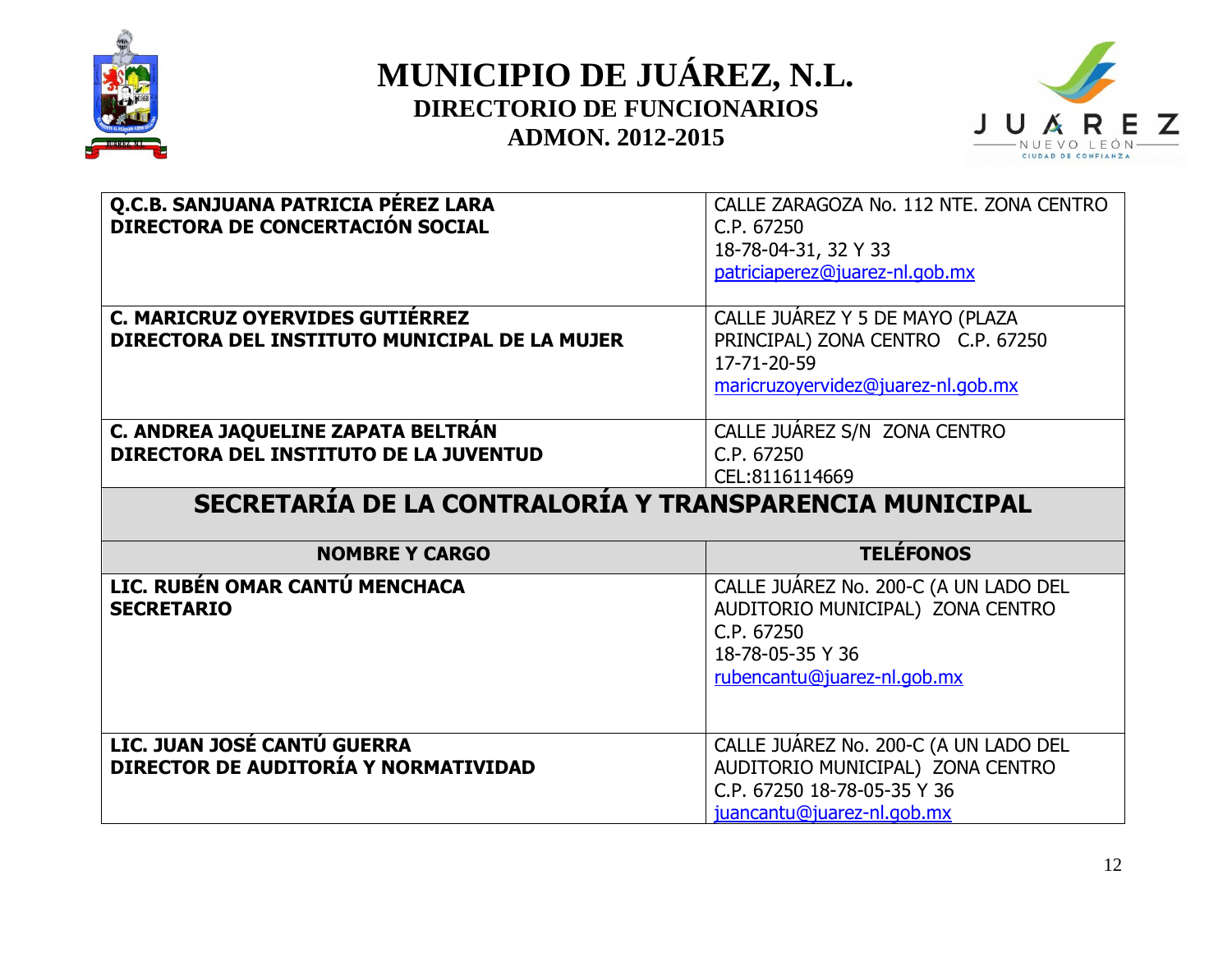



| <b>M.A.N. ARMANDO FRÍAS GUAJARDO</b>                 | CALLE JUAREZ No. 200-C (A UN LADO DEL       |
|------------------------------------------------------|---------------------------------------------|
| DIRECTOR DE TRANSPARENCIA Y BUEN GOBIERNO            | AUDITORIO MUNICIPAL) ZONA CENTRO            |
|                                                      | C.P. 67250 18-78-05-35 Y 36                 |
|                                                      | armandofrias@juarez-nl.gob.mx               |
|                                                      | transparenciaybuengobierno@juarez-nl.gob.mx |
| LIC. ADRIANA URANGA GARZA                            | CALLE JUÁREZ No. 200-C (A UN LADO DEL       |
| <b>UNIDAD DE ASUNTOS INTERNOS</b>                    | AUDITORIO MUNICIPAL) ZONA CENTRO            |
|                                                      | C.P. 67250 18-78-05-35 Y 36                 |
|                                                      | guejasydenuncias@juarez-nl.gob.mx           |
|                                                      |                                             |
| SECRETARÍA DE SEGURIDAD PÚBLICA, VIALIDAD Y TRÁNSITO |                                             |
|                                                      |                                             |
|                                                      |                                             |
| <b>NOMBRE Y CARGO</b>                                | <b>TELÉFONOS</b>                            |
| CAP. 1º. DE ART. D.E.M. RET. VÍCTOR GARCÍA PÉREZ     | CALLE CAMINO A LA PAZ S/N COL. GARZA Y      |
| <b>SECRETARIO</b>                                    | GARZA C.P. 67250 17-71-20-50 AL 59          |
|                                                      | victorgarcia@juarez-nl.gob.mx               |
|                                                      |                                             |
| <b>CAP. CEFERINO ALONSO JUÁREZ</b>                   | CALLE CAMINO A LA PAZ S/N COL. GARZA Y      |
| <b>DIRECTOR DE POLICÍA</b>                           | GARZA C.P. 67250 17-71-20-50 AL 59          |
|                                                      | @juarez-nl.gob.mx                           |
|                                                      |                                             |
| C. ROBERTO RAMÍREZ MÉNDEZ                            | CALLE CAMINO A LA PAZ S/N COL. GARZA Y      |
| DIRECTOR DE VIALIDAD Y TRÁNSITO                      | GARZA C.P. 67250                            |
|                                                      | 17-71-20-50 AL 59                           |
|                                                      | robertoramirez@juarez-nl.gob.mx             |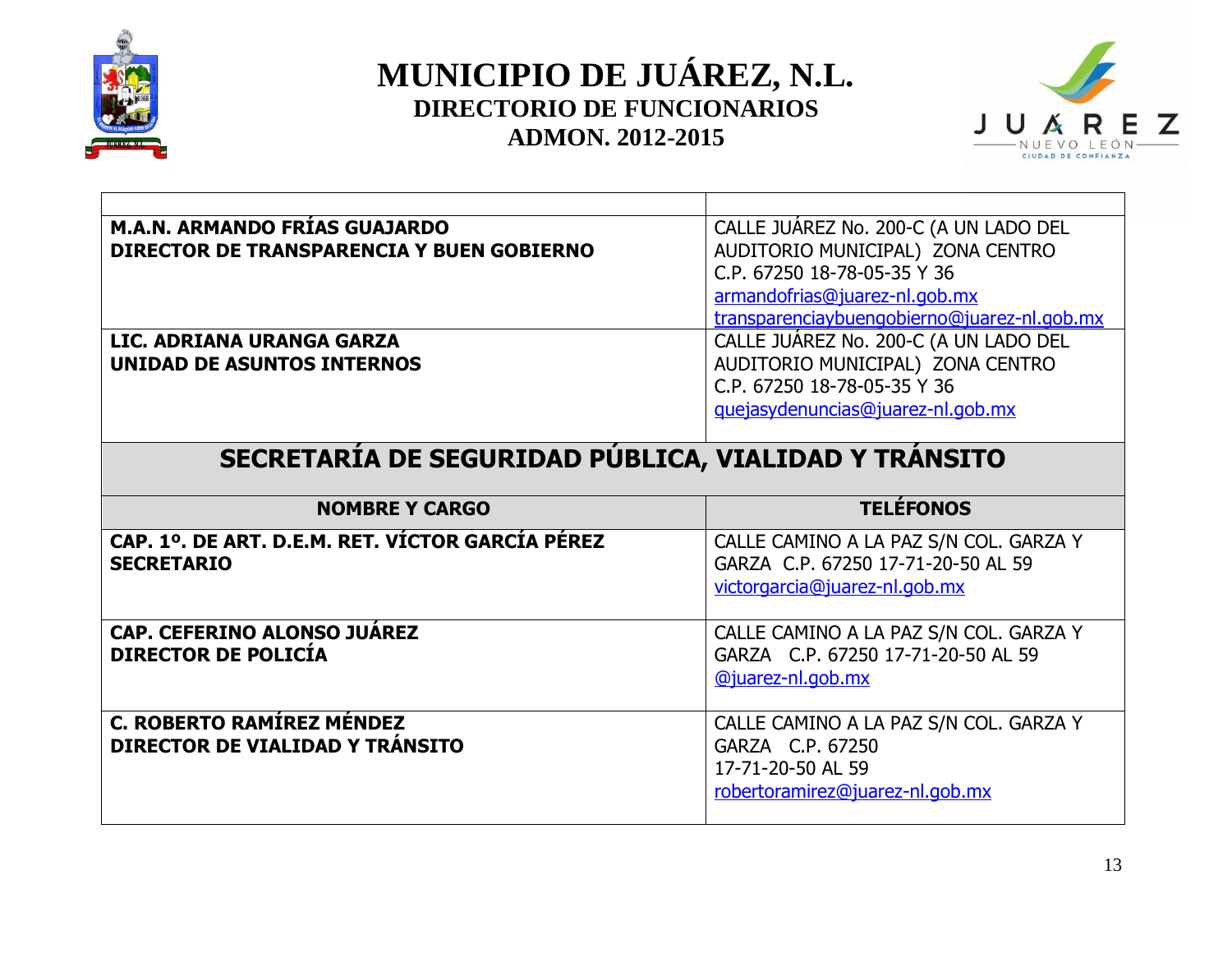



| <b>CMTE. PEDRO FERNANDO TREVIÑO ARIZPE</b>          | CALLE CAMINO A LA PAZ S/N COL. GARZA Y            |
|-----------------------------------------------------|---------------------------------------------------|
| DIRECTOR DE BOMBEROS Y PROTECCIÓN CIVIL             | GARZA C.P. 67250                                  |
|                                                     | BOMBEROS 17-71-20-60 Y 61                         |
|                                                     | PROTECCIÓN CIVIL 18-78-04-34                      |
|                                                     | pedrotreviño@juarez-nl.gob.mx                     |
| <b>CMTE. RAFAEL SANMIGUEL RODRÍGUEZ</b>             | CALLE CAMINO A LA PAZ S/N COL. GARZA Y            |
| DIRECTOR DE PREVENCIÓN DEL DELITO                   | GARZA C.P. 67250                                  |
|                                                     | 17-71-20-50 AL 59                                 |
|                                                     | rafaelsanmiquel@juarez-nl.gob.mx                  |
| $\star$                                             | 2CALLE CAMINO A LA PAZ S/N COL. GARZA Y           |
| DIRECTOR DEL VIGILANTE CIUDADANO                    | GARZA C.P. 67250                                  |
|                                                     | 17-71-20-50 AL 59                                 |
|                                                     | @juarez-nl.gob.mx                                 |
|                                                     |                                                   |
|                                                     |                                                   |
| SECRETARÍA DE ADMINISTRACIÓN Y DESARROLLO ECONOMICO |                                                   |
| <b>NOMBRE Y CARGO</b>                               | <b>TELÉFONOS</b>                                  |
| LIC. FÉLIX CONTRERAS ARGUIRÓPULOS                   | CALLE ZARAGOZA No. 301 NORTE CRUZ                 |
| <b>SECRETARIO</b>                                   |                                                   |
|                                                     | CON LÁZARO GARZA AYALA, ZONA CENTRO<br>C.P. 67250 |
|                                                     | 17-71-20-75                                       |
|                                                     | felixcontreras@juarez-nl.gob.mx                   |
| LIC. JOSÉ ÁNGEL CERDA GÓMEZ                         | PALACIO MUNICIPAL (PLANTA BAJA)                   |
| <b>DIRECTOR DE RECURSOS HUMANOS</b>                 | CALLE ZARAGOZA S/N ZONA CENTRO                    |
|                                                     | 18-78-80-00 EXT. 138                              |
|                                                     | josecerda@juarez-nl.gob.mx                        |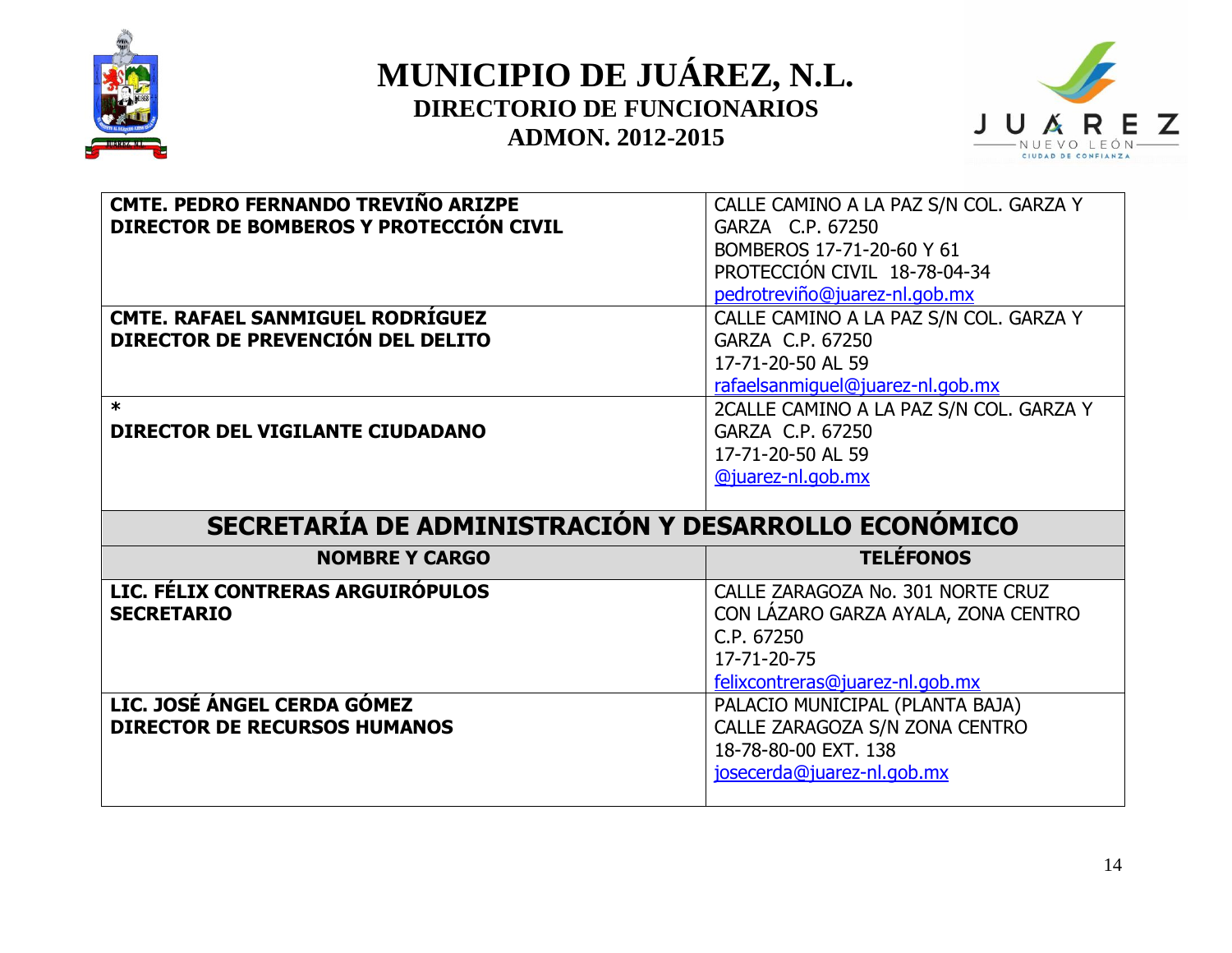



| $\ast$<br>DIRECCIÓN DE INFORMÁTICA                                                   |                                                                                                                                          |
|--------------------------------------------------------------------------------------|------------------------------------------------------------------------------------------------------------------------------------------|
| C. JOSÉ GUADALUPE GARZA CHÁVEZ<br>DIRECTOR DE FOMENTO Y MEJORA ECONÓMICA             | CALLE ZARAGOZA No. 301 NORTE CRUZ<br>CON LAZARO GARZA AYALA, ZONA CENTRO<br>C.P. 67250<br>17-71-20-75<br>josegarza@juarez-nl.gob.mx      |
| <b>C. LEONARDO REYES FLORES</b><br>DIRECTOR DE SERVICIOS GENERALES Y MTTO. MUNICIPAL | CALLE ZARAGOZA No. 301 NORTE CRUZ<br>CON LÁZARO GARZA AYALA, ZONA CENTRO<br>C.P. 67250<br>17-71-20-75<br>leonardoreyes@juarez-nl.gob.mx  |
| LIC. MAYRA GURROLA CEJA<br>DIRECTORA ADMINISTRATIVA                                  | CALLE ZARAGOZA No. 301 NORTE CRUZ<br>CON LÁZARO GARZA AYALA, ZONA CENTRO<br>C.P. 67250<br>17-71-20-75<br>mayragurrola@juarez-nl.gob.mx   |
| <b>C. ALBERTO PICASSO BARROEL</b><br>DIRECTOR DE SERVICIOS MÉDICOS                   | CALLE ZARAGOZA No. 301 NORTE CRUZ<br>CON LAZARO GARZA AYALA, ZONA CENTRO<br>C.P. 67250<br>17-71-20-75<br>felixcontreras@juarez-nl.gob.mx |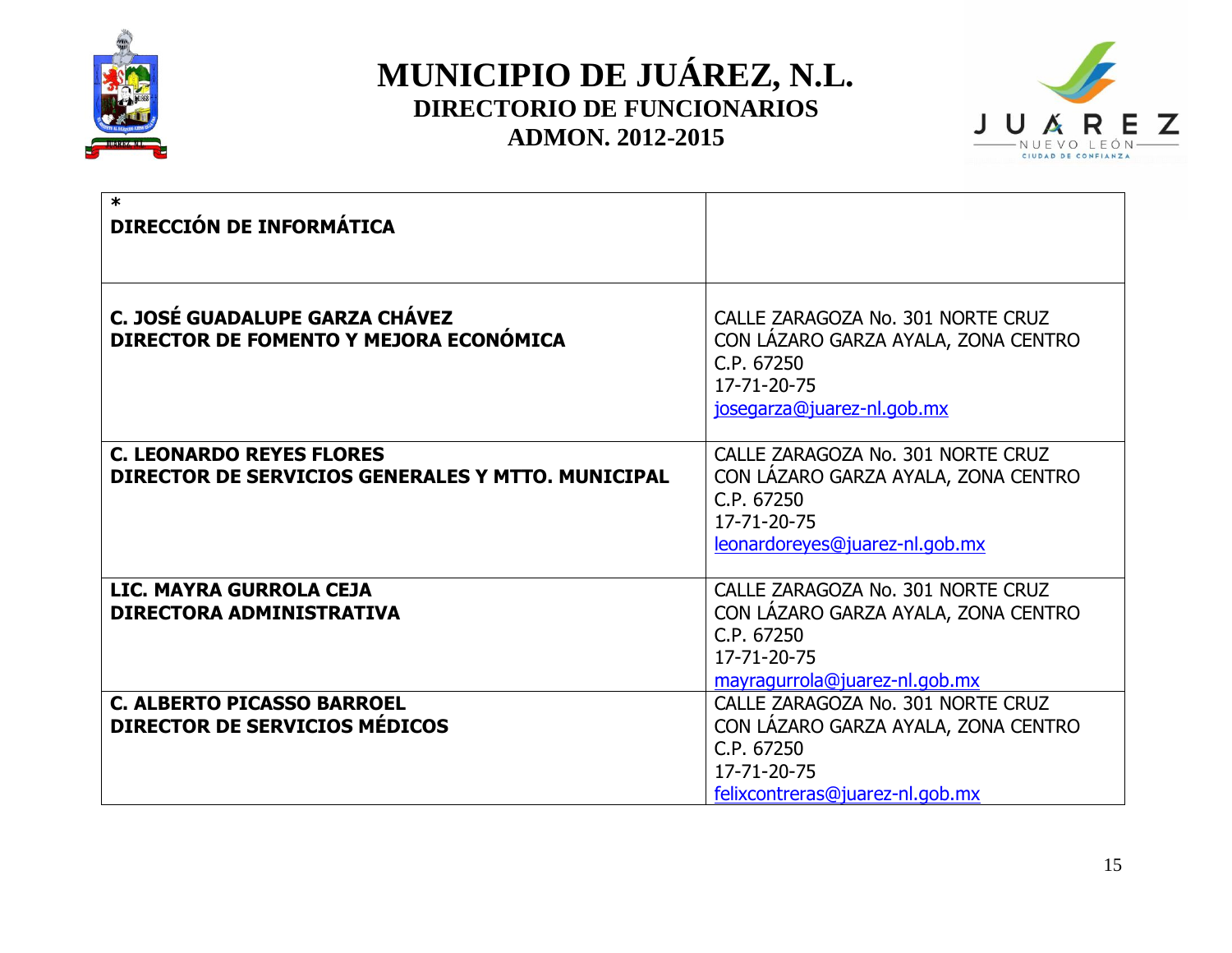



| SECRETARÍA DE EDUCACIÓN, CULTURA Y DEPORTE                        |                                            |  |
|-------------------------------------------------------------------|--------------------------------------------|--|
| <b>NOMBRE Y CARGO</b>                                             | <b>TELÉFONOS</b>                           |  |
| PROFR. CIPRIANO TIJERINA FLORES<br><b>SECRETARIO</b>              | CALLE JUAREZ S/N ZONA CENTRO<br>C.P. 67250 |  |
|                                                                   | ciprianotijerina@juarez-nl.gob.mx          |  |
| C. JOSÉ DAMIÁN PÉREZ GONZÁLEZ<br><b>DIRECTOR DE EDUCACIÓN</b>     | CALLE JUAREZ S/N ZONA CENTRO<br>C.P. 67250 |  |
|                                                                   | joseperez@juareznl.gob.mx                  |  |
| <b>C. AGUSTÍN RAMÍREZ ESCOBEDO</b><br><b>DIRECCIÓN DE CULTURA</b> | CALLE JUAREZ S/N ZONA CENTRO<br>C.P. 67250 |  |
|                                                                   | agustinramirez@juarez-nl.gob.mx            |  |
| <b>C. MARIO ALBERTO RÍOS BENAVIDES</b>                            | CALLE CAMINO A LA PAZ S/N COL. GARZA Y     |  |
| <b>DIRECTOR DE DEPORTE</b>                                        | <b>GARZA</b><br>C.P. 67250                 |  |
|                                                                   | 17-71-20-50 AL 59                          |  |
|                                                                   | mariorios@juarez-nl.gob.mx                 |  |